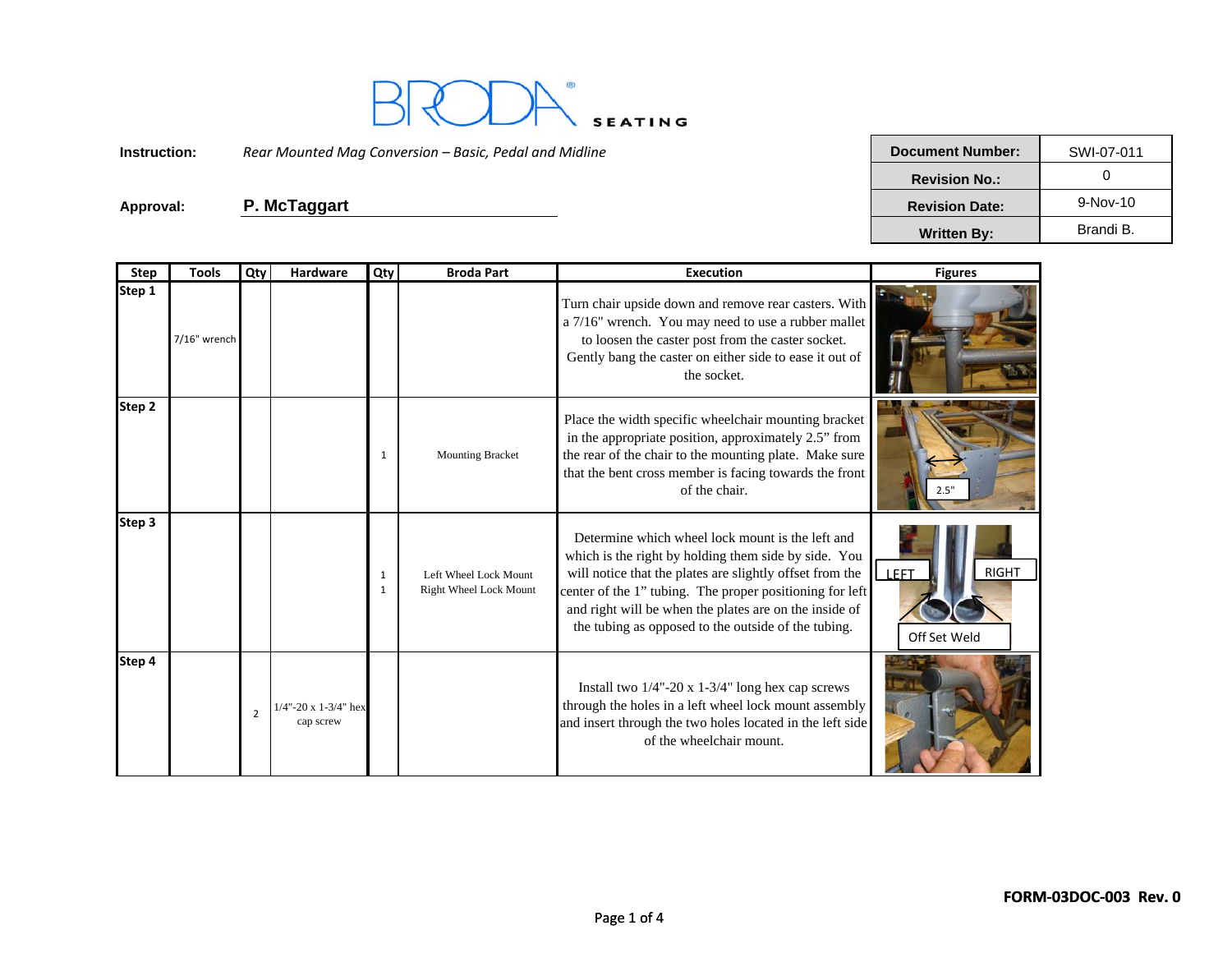| Step 5  |              |                |                                      | $\mathbf{1}$ | Wheelchair clamp     | Place a wheelchair clamp around the inside of the<br>lower side rail between the cross rails of the mounting<br>bracket. Thread the hex cap screws into the clamp<br>block. Finger tighten only at this time. | Clamp |
|---------|--------------|----------------|--------------------------------------|--------------|----------------------|---------------------------------------------------------------------------------------------------------------------------------------------------------------------------------------------------------------|-------|
| Step 6  |              | $\overline{2}$ | $1/4$ "-20 x 1-3/4"<br>hex cap screw |              |                      | Install two $1/4$ "-20 x 1-3/4" long hex cap screws<br>through the holes in a right wheel lock mount<br>assembly and insert through the two holes located in<br>the right side of the wheelchair mount.       |       |
| Step 7  |              |                |                                      | $\mathbf{1}$ | Wheelchair clamp     | Place a wheelchair clamp around the inside of the<br>lower side rail between the cross rails of the mounting<br>bracket. Thread the hex cap screws into the clamp<br>block. Finger tighten only at this time. | Clamp |
| Step 8  | 7/16" wrench |                |                                      |              |                      | Tighten the fasteners installed in steps $4 & 6$ with a<br>$7/16$ wrench.                                                                                                                                     |       |
| Step 9  |              |                |                                      | $\mathbf{1}$ | Bc/Pd Anti-Tips Pair | Install two anti-tippers for bc/pd into the rear caster<br>sockets, with the anti-tippers trailing behind the chair.                                                                                          |       |
| Step 10 |              |                |                                      |              |                      | Install a mag wheel sleeve into the bearings of the mag<br>wheel. (Install through the bearings opposite of the<br>hand rim on the wheel.)                                                                    |       |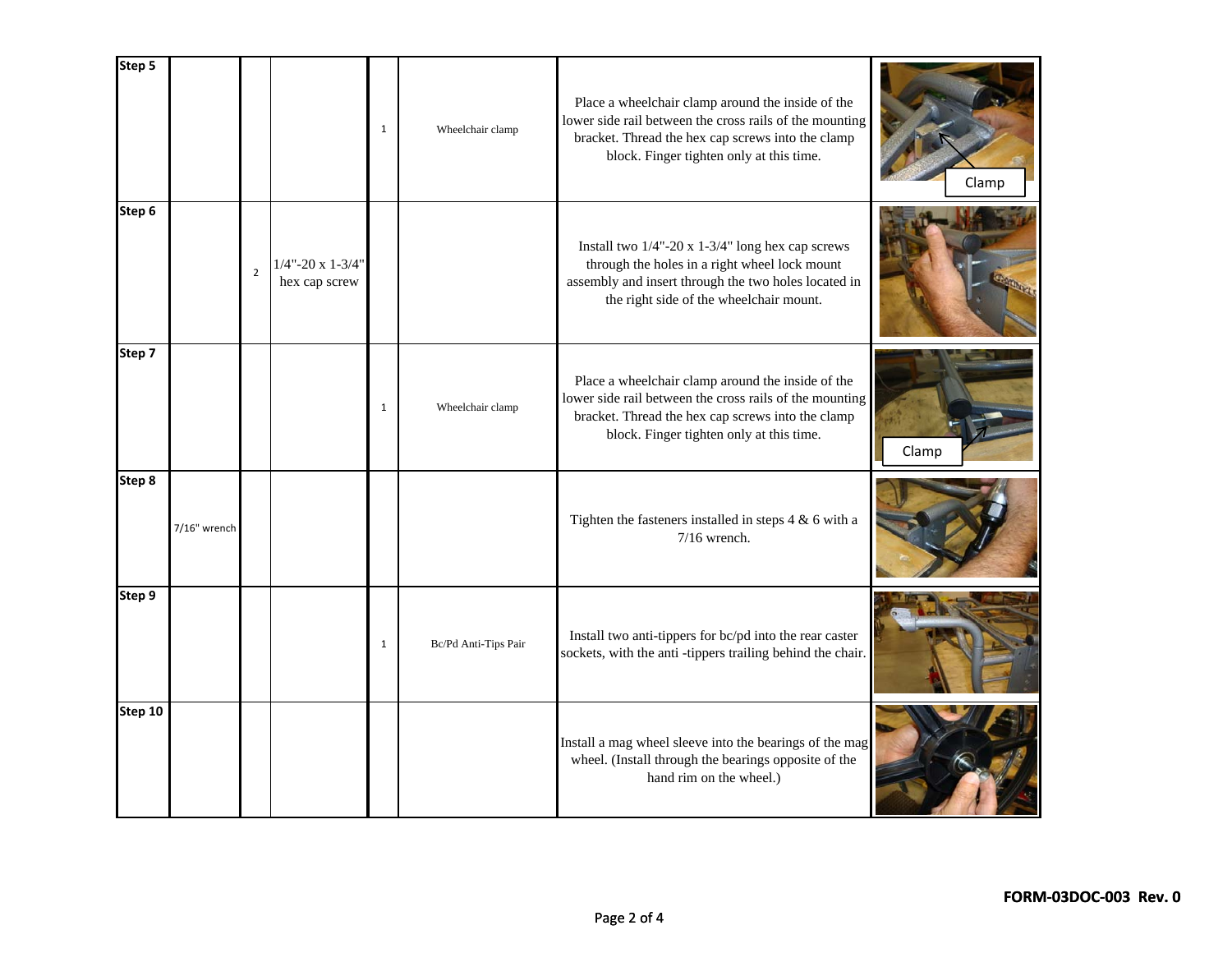| Step 11 |             |                             |                                         |                |                           |                                                                                                                                                                                                                                                                                                                             |                                             |
|---------|-------------|-----------------------------|-----------------------------------------|----------------|---------------------------|-----------------------------------------------------------------------------------------------------------------------------------------------------------------------------------------------------------------------------------------------------------------------------------------------------------------------------|---------------------------------------------|
|         |             |                             |                                         |                |                           | Determine the mag wheel placement according to the<br>mag wheel diameter and the corresponding mounting<br>location.                                                                                                                                                                                                        | יי 27<br>74"                                |
| Step 12 |             |                             | 7/16"-14 x 3-1/2"<br>long Hex Cap Screw |                |                           | Insert a $7/16$ "-14 x $3-1/2$ " long Hex Cap Screw in the<br>appropriate axle hole on the left side of the wheelchair<br>mounting bracket.<br>Helpful Hint: Head of the bolt to the inside of the<br>chair.                                                                                                                |                                             |
| Step 13 |             | $\mathbf 1$<br>$\mathbf{1}$ | 7/16" flat washer<br>7/16" nyloc nut.   |                |                           | With the hand rim facing the outside of the chair<br>install the Mag wheel and sleeve from step 10 over the<br>axle bolt installed in step 12, follow with a 7/16" flat<br>washer & 7/16" nyloc nut.<br>Helpful Hint: Check clearance between mag wheel<br>and wheel lock mount and add washers behind sleeve<br>if needed. |                                             |
| Step 14 | 5/8" wrench |                             |                                         |                |                           | Repeat steps 10, 12, 13, on the right hand side of<br>chair. Tighten fasteners on steps 10 through 13 using<br>5/8" wrenches.                                                                                                                                                                                               |                                             |
| Step 15 |             |                             |                                         | $\overline{2}$ | Aluminum wheel lock clamp | Turn base over onto it's wheels, install the aluminum<br>wheel lock clamps onto the wheel lock mounts<br>installed in step 3 above.<br>Helpful Hint:<br>The socket cap screws on the clamp must face the<br>outside of the chair frame.                                                                                     |                                             |
| Step 16 |             |                             |                                         |                | Wheel lock mechanism      | Slide the proper wheel lock 1" tubing mount into the<br>clamp. Position the wheel lock by placing it in an<br>unlocked setting and sliding it towards the tire until<br>the wheel lock mechanism meets the outside edge of<br>the tire.                                                                                     | Front of wheel lock<br>faces front of chair |